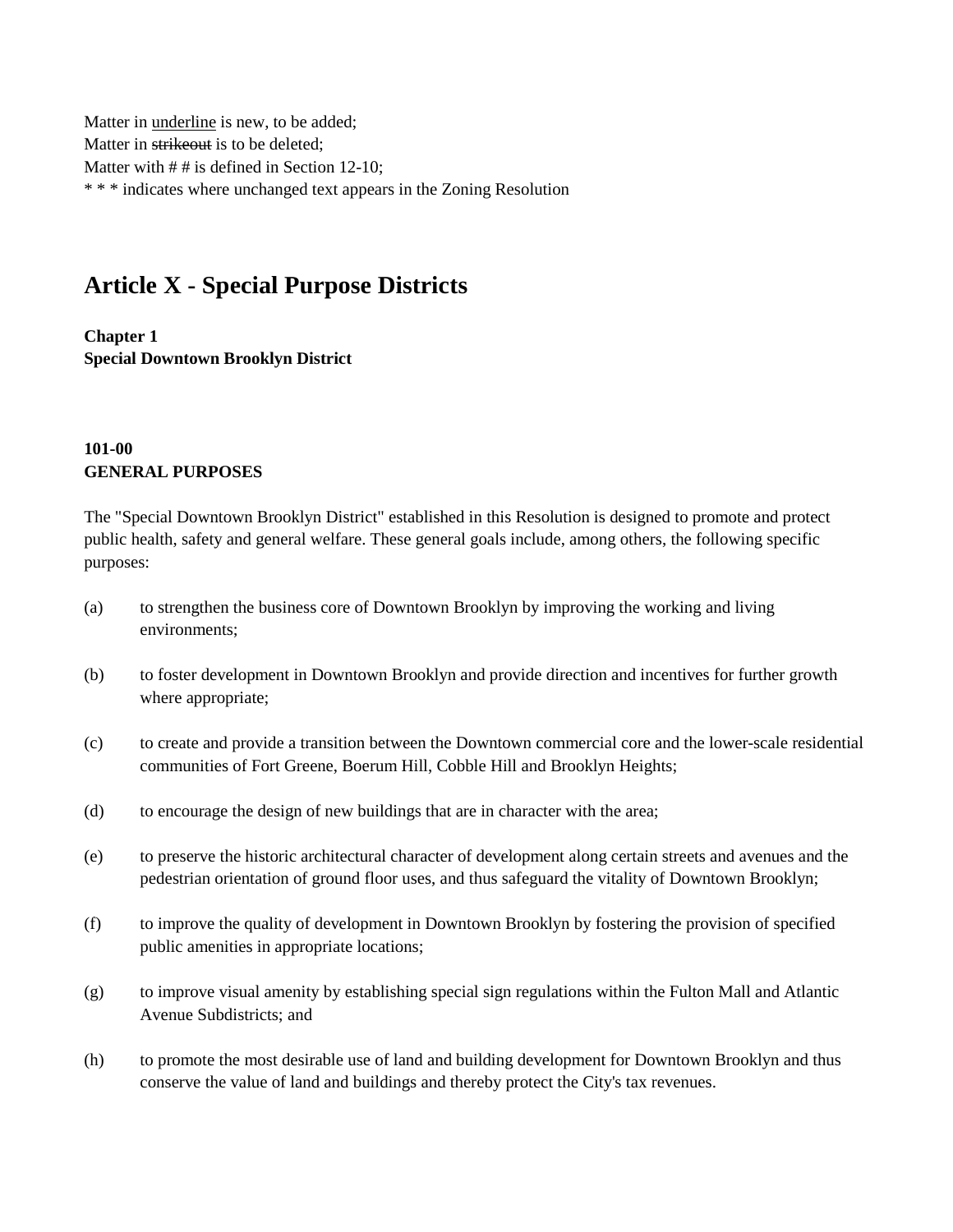### **101-10 SPECIAL USE REGULATIONS**

### **101-11 Special Ground Floor Use Regulations**

Map 2 (Ground Floor Retail Frontage), in Appendix E of this Chapter, specifies locations where the special ground floor #use# regulations of this Section apply.

#Uses# within #stories# that have a floor level within five feet of #curb level#, and within 50 feet of the #street line#, shall be limited to #commercial uses# listed in Use Groups 5, 6A, 6C, 6D, 7A, 7B, 8A, 8B, 8D, 9, 10, 11, 12A, 12B and 12C, where such #uses# are permitted by the underlying district. In addition, libraries, museums and non-commercial art galleries shall be permitted. A #building's street# frontage shall be allocated exclusively to such #uses#, except for Type 2 lobby space, entryways or entrances to subway stations provided in accordance with the provisions of Section 37-33 (Maximum Width of Certain Uses). However, loading berths serving any permitted #use# in the #building# may occupy up to 40 feet of such #street# frontage provided such #street# frontage is not subject to curb cut restrictions as shown on Map 5 (Curb cut restrictions) in Appendix E of this Chapter.

In no event shall the length of #street# frontage occupied by lobby space or entryways exceed, in total, 30 feet or 50 percent of the #building's# total #street# frontage, whichever is less.

\* \* \*

# **101-12 Transparency Requirements**

Map 3 (Ground Floor Transparency Requirements) in Appendix E of this Chapter specifies locations where the following transparency requirements apply.

For any #buildings developed# after June 28, 2004, or portions of #buildings enlarged# on the ground floor level after June 28, 2004, each ground floor #street wall# shall be glazed in accordance with the provisions of Section 37-34 (Minimum Transparency Requirements). with transparent materials which may include #show windows#, glazed transoms or glazed portions of doors. Such glazed area shall occupy at least 50 percent of the area of each such ground floor #street wall#, measured to a height of 10 feet above the level of the adjoining sidewalk. Where such glazed area is required to occupy at least 70 percent of the area of the ground floor #street wall#, up to 20percent of the area of the ground floor #street wall# may be glazed with translucent materials. #Show windows# shall have a sill height not more than 2 feet, 6 inches above #curb level#.

For all locations specified on Map 3 in Appendix E of this Chapter, security gates installed after June 28, 2004,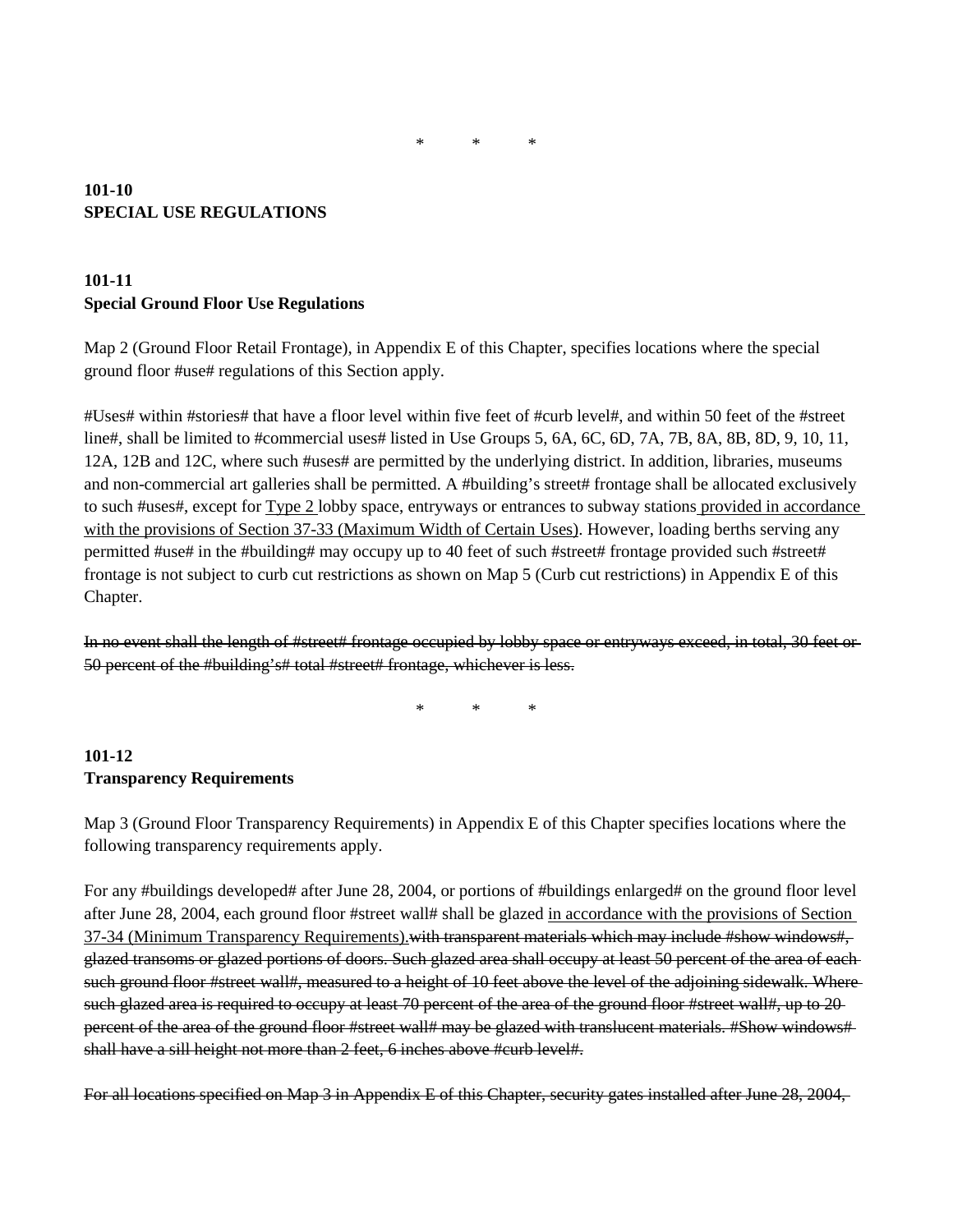that are swung, drawn or lowered to secure #commercial# or #community facility# premises shall, when closed, permit visibility of at least 75 percent of the area covered by such gate when viewed from the #street#.

\* \* \*

### **101-20 SPECIAL BULK REGULATIONS**

# **101-21 Special Floor Area and Lot Coverage Regulations**

#### R7-1 C6-1 C6-4.5

#### (a) In R7-1 Districts

In R7-1 Districts, the #floor area ratio# and #open space ratio# provisions applicable to #residential buildings# and #residential# portions of #mixed buildings# pursuant to Sections 23-151 23-142, 23-143 and 23-154 23-144 shall not apply. In lieu thereof, the maximum #floor area ratio# for #residential buildings# or #residential# portions of #mixed buildings# shall be 4.0, except that for #non-profitresidences for the elderly# the maximum #floor area ratio# shall be 5.01. The maximum #lot coverage# for #residential buildings# or #residential# portions of #mixed buildings# shall be 65 percent for #interior lots#, except that for #affordable independent residences for seniors# #non-profit residences for the elderly# the maximum #lot coverage# for #interior lots# shall be 70 percent. For all #residential buildings# or #residential# portions of #mixed buildings#, the maximum #lot coverage# for #corner lots# shall be 100 80 percent.

#### (b) In C6-1 Districts

In C6-1 Districts, the #floor area ratio# and #open space ratio# provisions applicable to #residential buildings# and #residential# portions of #mixed buildings#, pursuant to Sections 23-151 23-142, 23-143 and 23-154 23-144, shall not apply. In lieu thereof, the maximum #floor area ratio# for #residential buildings# or #residential# portions of #mixed buildings# shall be 3.44, except that for #non-profitresidences for the elderly#, the maximum #floor area ratio# shall be 5.01. The maximum #lot coverage# for #residential buildings# or #residential# portions of #mixed buildings# shall be 65 percent for #interior lots#, except that for #affordable independent residences for seniors# #non-profit residences for the elderly#, the maximum #lot coverage# for #interior lots# shall be 70 percent. For all #residential buildings# or #residential# portions of #mixed buildings#, the maximum #lot coverage# for #corner lots# shall be 100  $\frac{1}{20}$  percent. For #Quality Housing buildings#, the underlying #floor area ratio# and #lot coverage# regulations shall apply.

#### (c) In C6-4.5 Districts

In C6-4.5 Districts, the maximum permitted #floor area ratio# for #commercial# or #community facility uses# shall be 12.0. No #floor area# bonuses for #commercial# or #community facility uses# shall be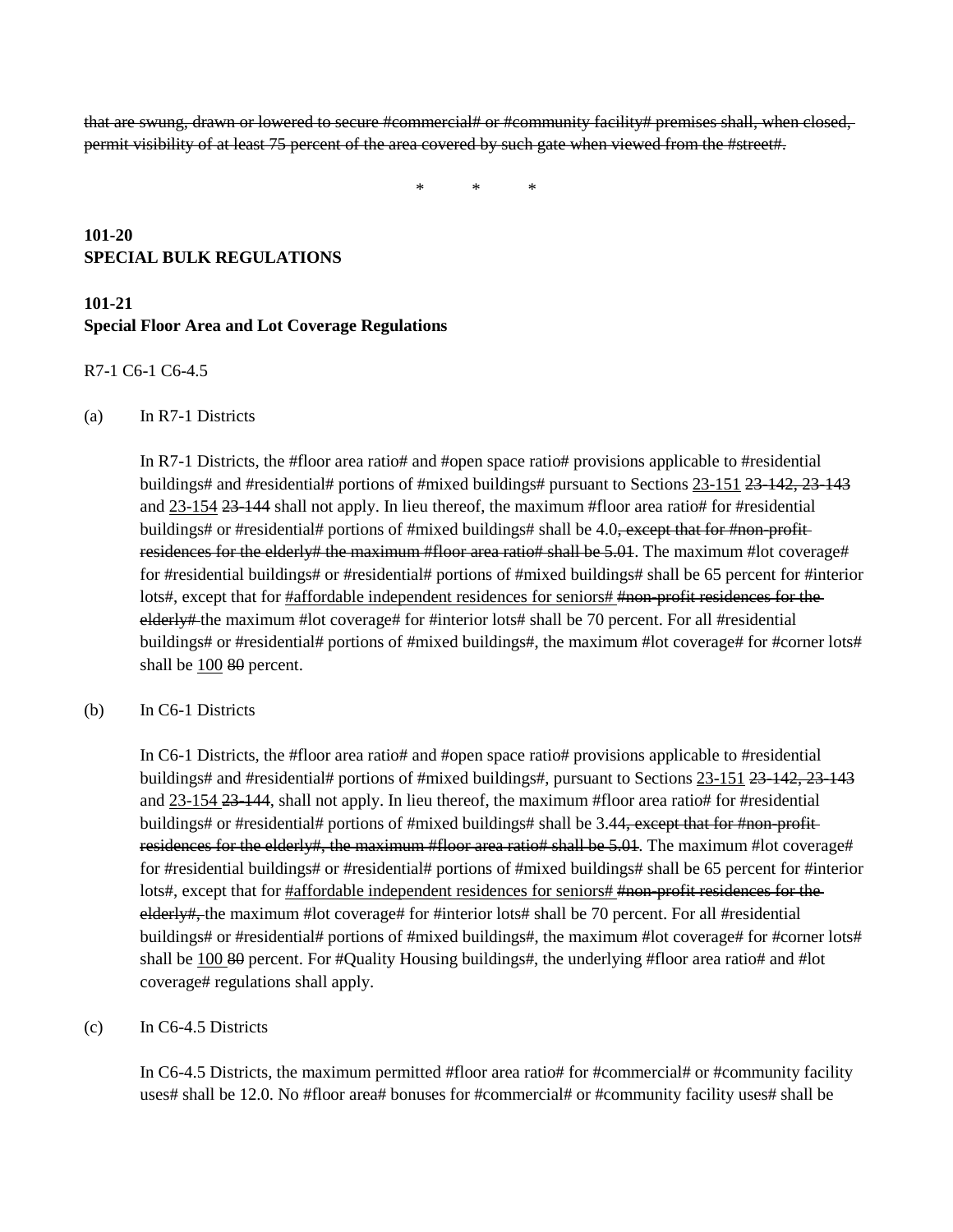permitted.

### **101-222 Standard height and setback regulations**

C2-4 / R7-1 C6-4.5 C5-4 C6-1 C6-4

In the districts indicated, except C6-1A Districts, a #building or other structure# shall not exceed the applicable maximum #building# height set forth in the table in this Section. Furthermore, any portion of a #building or other structure# that exceeds the applicable maximum base height shall be set back at least 10 feet from a #wide street line# and at least 15 feet from a #narrow street line#.

\* \* \*

|                |                                          | Maximum<br>Base Height                   |                                          | Maximum<br>#building# Height             |
|----------------|------------------------------------------|------------------------------------------|------------------------------------------|------------------------------------------|
| District       | Beyond 100 feet<br>of a #wide<br>street# | Within 100 feet<br>of a #wide<br>street# | Beyond 100 feet<br>of a #wide<br>street# | Within 100<br>feet of a #wide<br>street# |
| $C2-4/R7-1$    | 85                                       | 85                                       | 160                                      | 160                                      |
| C5-4-C6-1-C6-4 | 125                                      | 150                                      | 185                                      | 210                                      |
| $C6-4.5$       | 125                                      | 150                                      | 250                                      | 250                                      |

### MAXIMUM BASE HEIGHTS AND MAXIMUM BUILDING HEIGHTS IN C2-4/R7-1, C5-4, C6-1 AND C6-4 DISTRICTS

### C5-4 C6-4

In the districts indicated, the maximum height of a #building or other structure# and the maximum number of #stories# shall be as set forth in Section 23-662 (Maximum height of buildings and setback regulations) for an R10 District. For #development# or #enlargements# providing either #affordable housing# pursuant to the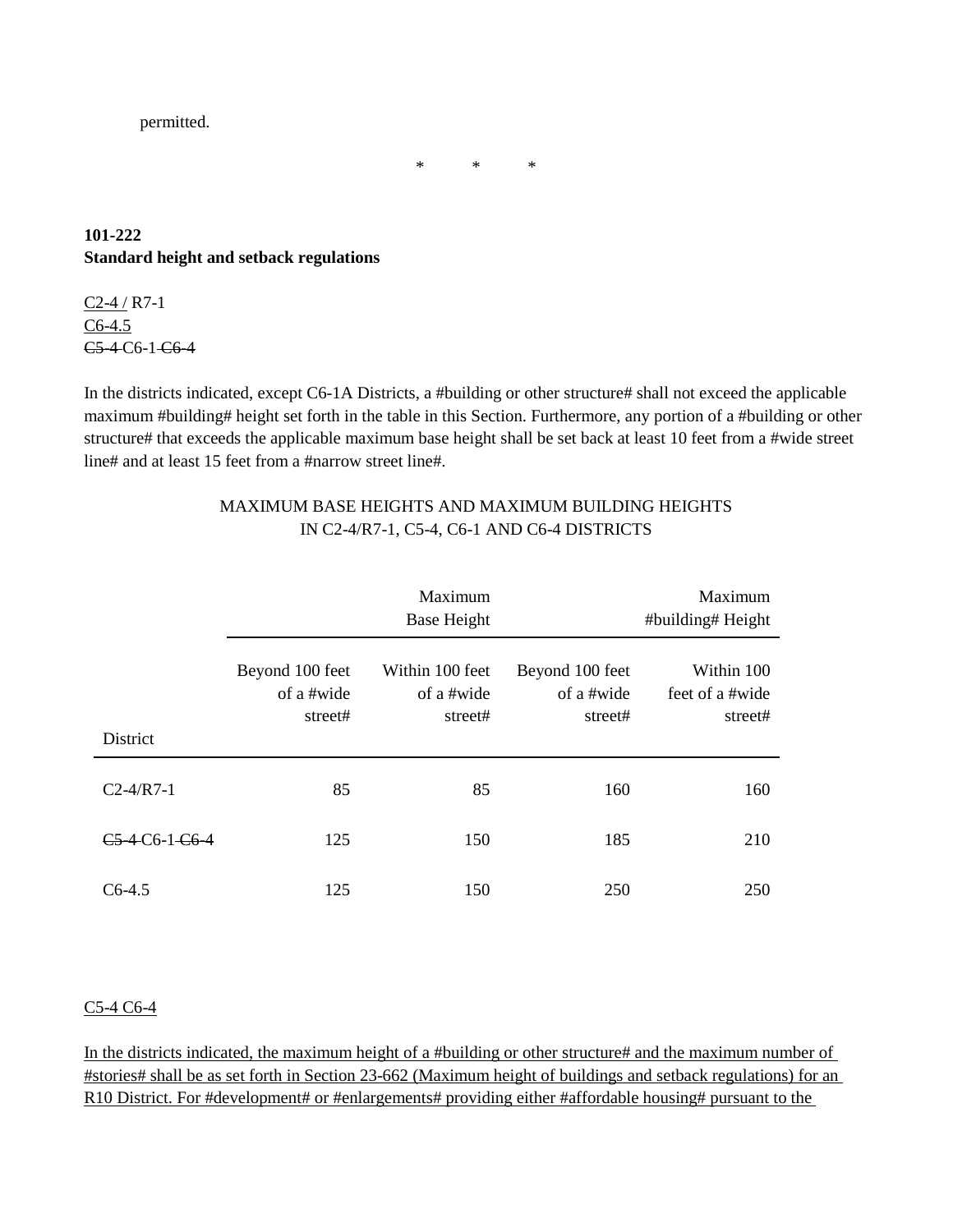Inclusionary Housing Program, as set forth in Section 23-90, inclusive, or #affordable independent residences for seniors#, where at least 20 percent of the #floor area# of the #zoning lot# is allocated to such #use#, such maximum heights and number of #stories# may be modified in accordance with the provisions of paragraph (a) of Section 23-664 for an R10 District. Separate maximum #building# heights are set forth within such Sections for #developments# or #enlargements# with #qualifying ground floors# and for those with #non-qualifying ground floors#, as defined in Section 23-662. Furthermore, any portion of a #building or other structure# that exceeds the applicable maximum base height shall be set back at least 10 feet from a #wide street line# and at least 15 feet from a #narrow street line#.

\* \* \*

# **101-30 SPECIAL PROVISIONS WITHIN HEIGHT LIMITATION AREAS**

The provisions of this Section shall apply within the Flatbush Avenue Extension and Schermerhorn Street Height Limitation Areas, as shown on Map 6 in Appendix E of this Chapter.

\* \* \*

(b) Schermerhorn Street Height Limitation Area

\* \* \*

(3) #Rear yard# modification

The provisions of Section 23-532 (Required rear yard equivalents) or 23-533 (Required rear yard equivalents for Quality Housing buildings), as applicable, shall not apply to any #through lot#. In lieu thereof, an open area with a minimum depth of 60 feet, midway, or within 10 feet of being midway between the two #street lines# upon which such #through lot# fronts, shall be provided. Such #rear yard# shall be unobstructed from its lowest level to the sky, except as provided in Section 23-44 (Permitted Obstructions in Required Yards or Rear Yard Equivalents).

\* \* \*

# **101-50 OFF-STREET PARKING AND OFF-STREET LOADING REGULATIONS**

The provisions of Article II, Chapter 5, and Article III, Chapter 6 (ACCESSORY OFF-STREET PARKING AND LOADING REGULATIONS), shall apply, except as modified in this Section, inclusive. that the #accessory# parking requirements of Section 25-23 (Requirements Where Group Parking Facilities Are Provided) shall be modified to require #accessory# off-street parking spaces for at least 20 percent of the total number of new #dwelling units#. However, such modification shall not apply in R6B Districts.